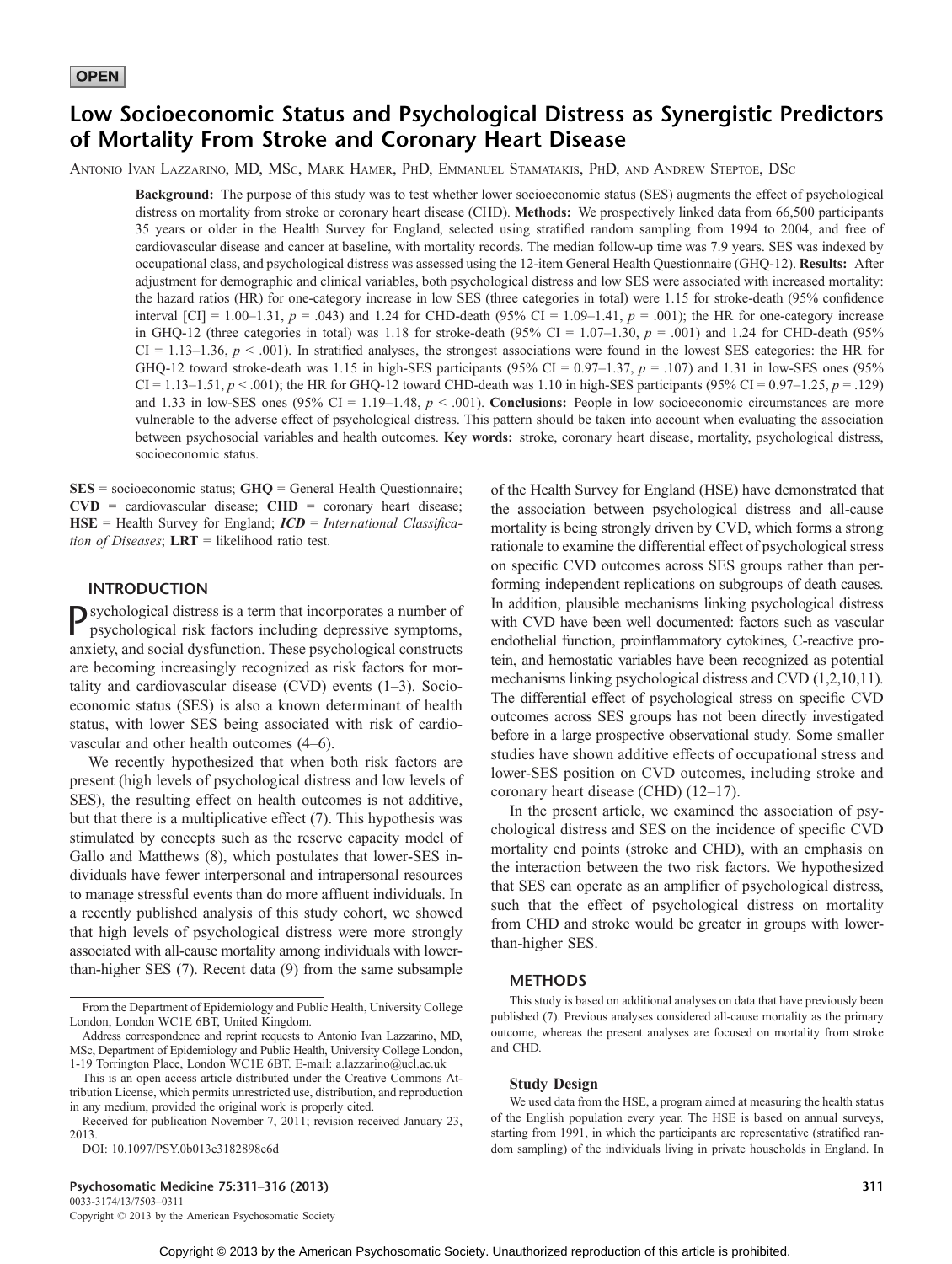every year, the HSE program is designed to collect information about general health, body mass index (BMI), health behaviors (smoking, alcohol consumption, and physical activity), biomarkers, SES, psychosocial parameters such as psychological distress and social relationships, and physician-diagnosed CVD and diabetes, during household visits. The trained interviewers collect the data using Computer-Assisted Personal Interviewing. Resting blood pressure is measured in a separate household visit by trained nurses who also collect blood samples (18).

We used HSE surveys from 1994 to 2004 and included all participants 35 years or older to form a baseline sample for a longitudinal study. We used Office of National Statistics death certificates to measure our outcomes, which provide information on the date and cause of death. The primary cause of death was recorded using the International Classification of Diseases, Ninth (ICD-9) and Tenth (ICD-10) Revisions. CVD codes were 390-459 for ICD-9 and I01-I99 for ICD-10, which were further categorized into CHD (410-414  $[ICD-9]$  and I20-I25  $[ICD-10]$ ) and cerebrovascular diseases (430-438  $[ICD-9]$ and  $I60-I69$   $[ICD-I0]$ ). The censoring date (the latest time of participants' status ascertainment) was predetermined to be the 28th February 2008. Participants who reported a previous stroke or transitory ischemic attack or CHD (including angina) at the time of the baseline nurse visit were excluded. Patients with cancer were also excluded.

SES classification was derived from information about participants' profession using the Registrar General's Social class system. The categorization is based on work features such as career prospects, autonomy, method of payment, and period of notice (19). The system is based on data from the head of the household, and if at the time of the interview, this person was unemployed, the classification would be based on his/her most recent employment. In the HSE, participants were divided into six categories: managerial and professional positions, intermediate, small employers and own account workers, lower supervisory and technical, and semiroutine and routine occupations. In the primary analyses of interactions between SES and psychological distress, we further collapsed the six categories into three  $(1 =$  professional or managerial position;  $2 =$  skilled manual or nonmanual workers;  $3 =$  semiroutine or unskilled workers) (20).

We measured psychological distress using the General Health Questionnaire (GHQ-12) (21). The GHQ-12 is a unidimensional scale (22) and is composed of 12 questions relating to anxiety, depression, social dysfunction, and loss of confidence. Possible answers go from zero to four (symptom present: ''not at all" = 0, "same as usual" = 0, "more than usual" = 1, and "much more than usual" = 1), and therefore, the total score can go from 0 to 12. Analytically, the GHQ-12 can be used either as an ordered categorical variable  $(0 = low \, \, \text{distress};$  $1-3$  = medium distress;  $4+$  = high distress) (21). The Cronbach  $\alpha$  (internal consistency measure) for the GHQ-12 in this sample was .91.

All clinical variables were either directly measured (height, weight, blood pressure [cutoff, 140/90 mm Hg]) or reported to be diagnosed and treated through the National Health Service (diabetes, hypertension), or self-reported (smoking and physical activity, defined as the number of 30-minute sessions of moderate intensity walking or 15-min sessions of vigorous sports and exercises per week excluding domestic activity) (23,24).

Hypertension and physical activity were only recorded in survey years 1994, 1997 (physical activity only), 1998, 1999, 2003, and 2004, so the data for these variables are less complete than for other measures.

Study participants gave full informed consent, and ethical approval was obtained from the London Research Ethics Committee.

### Data Analysis

An initial data cleaning procedure comprised checking for missing, duplicate and illogic values, as well as digit preferences, normality, and outliers of continuous variables.

We used Cox regression, with a follow-up time scale expressed in months. The main exposure variables were SES (profession) and psychological distress (GHQ-12). The outcomes were stroke-mortality and CHD-mortality. We modeled the association of SES, GHQ-12, age, sex, current smoking, BMI, and diabetes with each outcome separately. Assumptions such as proportional hazards and departure from linearity were satisfied.

The interaction between SES and GHQ-12 was evaluated using the likelihood ratio test (LRT) in three separate models, one with no adjustments, one with adjustment for age and sex, and one with further adjustment for all covariates. Our analysis strategy had a number of steps: first, we ran a model with SES, GHQ-12, and the other covariates; second, the model was repeated after adding in the interaction between the SES and GHQ-12; third, the estimates from the second model were compared with the estimates from the initial model using the LRT. This test is valid if the comparison is made on the same group of individuals, that is, missing values can distort the results, and this requirement has been respected.

A sensitivity analysis was conducted including hypertension and physical activity in the multivariable analyses because these variables were not recorded for the full sample.

The complete analysis was then repeated separately for men and women, people 35 to 54 years old and those 55 years and older, and people visited in years 1994 to 1999 and 2000 to 2004.

# RESULTS

Of the initial sample of 96,605 adults,  $10.4\%$  ( $n = 10,065$ ) did not consent to mortality follow-up and were therefore removed from the analysis. Individuals who did not agree to follow-up were older on average than those who consented (64.3 versus 56.1 years,  $p < .001$ ). A proportion of participants (5864, or 6.8%) had histories of stroke or CHD or had another prevalent CVD or cancer at baseline and were therefore excluded from the analyses. Of the remaining 80,676 participants, 15.4% had missing values for psychological distress and 2.6% for SES. Individuals with missing GHQ-12 values were slightly older than those who completed the GHQ-12 (56.4 versus 55.1 years,  $p < .001$ ), but did not differ from the remainder in sex distribution. Six individuals were lost to follow-up and 27 were excluded from the analysis because they experienced a cardiovascular event within 1 month of recruitment. The final analytic sample therefore consisted of 66,518 men and women. Around 40% of participants had missing data for hypertension and physical activity. The sample is described in Table 1.

The cohort was followed up for a mean (standard deviation) of 8.2 (3.4) years (median  $= 7.9$  years). Over this period, 7875 (11.8%) died of any cause, whereas 555 (0.8%) died of stroke and 1007 (1.5%) died of an CHD event. The crude mortality rates for stroke and CHD were 1.02 (95% confidence interval  $\text{[CI]} = 0.94{\text{-}1.11}$  and 1.85 (95% CI = 1.74-1.97) per 1000 person-years.

Across the complete study sample, 14.4% reported psychological distress based on the established cutoff point of GHQ-12 score of 4 or higher (21). Individuals in lower occupational classes were older, were more likely to be women, were more likely to be current smokers, and reported higher GHQ-12 score (the average GHQ-12 score was 1.40 for the whole sample  $[95\% \text{ CI} = 1.39 \text{--} 1.43]$ , 1.30 for high-SES participants  $[95\% \text{ CI} = 1.27 - 1.33], 1.37 \text{ for the medium-SES ones}$ [95% CI = 1.34–1.40], and 1.63 for the low-SES ones [95%]  $CI = 1.59-1.68$ ]). Psychological distress was associated with increased cardiovascular mortality rates, as was low SES. Mortality was also associated with diabetes, hypertension, and smoking, whereas physical activity was associated with lower risk. BMI was related to increased mortality for CHD but not for stroke (Table 2).

After adjusting for psychological distress and the other covariates (age, sex, smoking, BMI, and diabetes) in multivariate

### 312 **Psychosomatic Medicine 75:311-316 (2013)** Psychosomatic Medicine 75:311-316 (2013)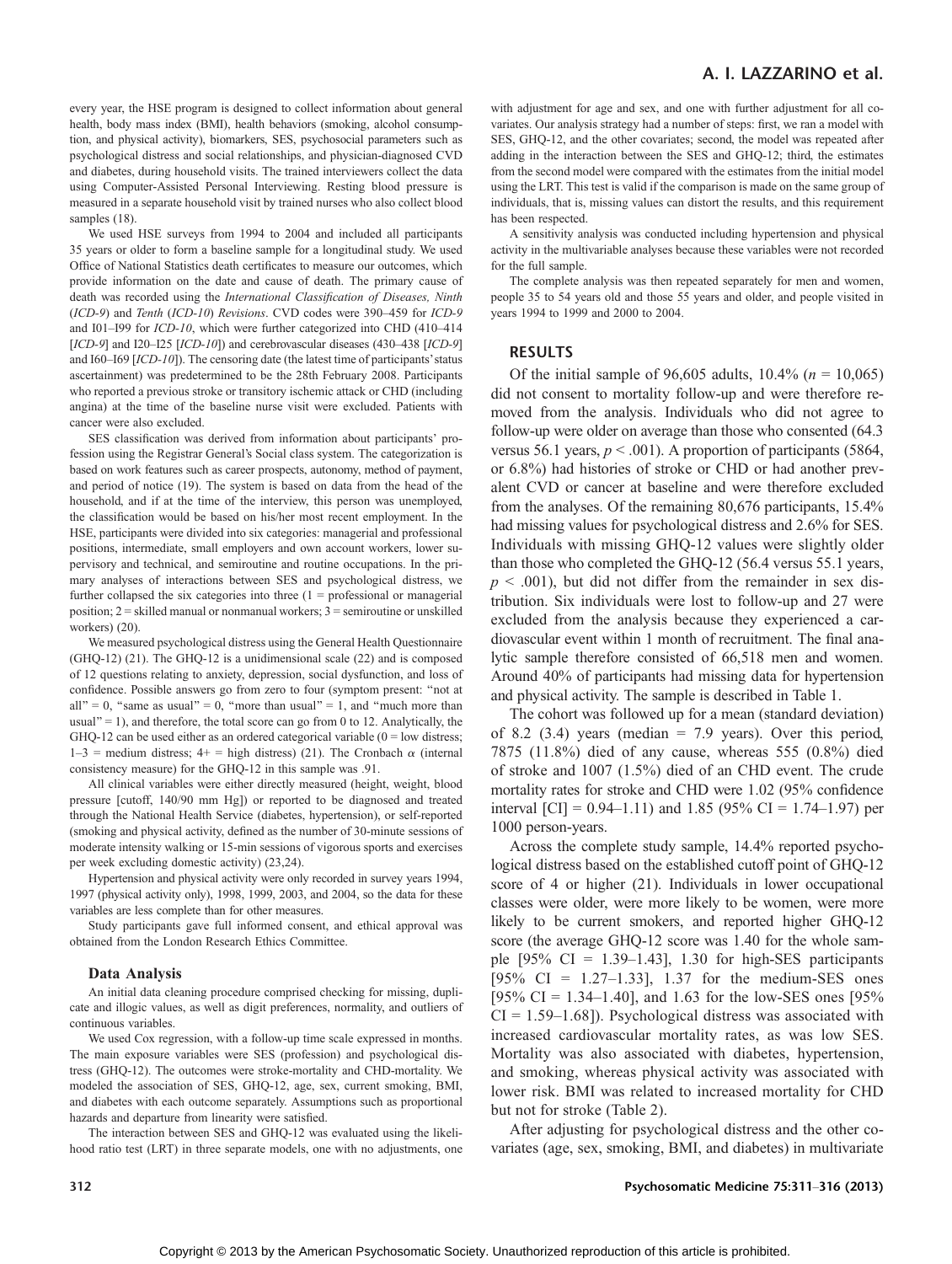# THE EFFECT OF STRESS AND SOCIAL CLASS COMBINED

TABLE 1. Sample Description for 66,518 Participants 35 Years or Older From the Health Survey for England, Free From Cancer and Cardiovascular Disease at Baseline (1994-2004)

|                                                        | Mortality Within the Follow-Up Time |             |             |             |  |  |  |  |
|--------------------------------------------------------|-------------------------------------|-------------|-------------|-------------|--|--|--|--|
|                                                        | For Stroke                          |             | For CHD     |             |  |  |  |  |
| Factor and Category at the Beginning of the Follow-Up  | Yes                                 | <b>No</b>   | Yes         | <b>No</b>   |  |  |  |  |
| n                                                      | 555                                 | 65,963      | 1007        | 65,511      |  |  |  |  |
| Male, %                                                | 39.6                                | 45.5        | 57.8        | 45.3        |  |  |  |  |
| Age, M (SD), y                                         | 75.9 (10.1)                         | 54.7 (13.8) | 71.9 (11.6) | 54.6 (13.8) |  |  |  |  |
| Age, %                                                 |                                     |             |             |             |  |  |  |  |
| $35 - 49y$                                             | 2.2                                 | 42.0        | 5.8         | 42.3        |  |  |  |  |
| 50 $-64y$                                              | 8.7                                 | 32.3        | 15.5        | 32.4        |  |  |  |  |
| $65+ y$                                                | 89.2                                | 25.6        | 78.8        | 25.4        |  |  |  |  |
| Socioeconomic status based on professional category, % |                                     |             |             |             |  |  |  |  |
| $1 = High (professional/manaqerial positions)$         | 24.5                                | 33.9        | 24.6        | 34.0        |  |  |  |  |
| $2 =$ Medium (skilled manual/nonmanual workers)        | 45.4                                | 43.2        | 47.8        | 43.2        |  |  |  |  |
| $3 =$ Low (semiroutine/unskilled workers)              | 30.1                                | 22.9        | 27.6        | 22.9        |  |  |  |  |
| GHQ-12 score, M (SD)                                   | 1.6(2.7)                            | 1.4(2.6)    | 1.6(2.6)    | 1.4(2.6)    |  |  |  |  |
| GHQ-12 score, %                                        |                                     |             |             |             |  |  |  |  |
| $\mathbf{0}$                                           | 53.5                                | 61.1        | 53.4        | 61.2        |  |  |  |  |
| $1 - 3$                                                | 28.8                                | 24.5        | 29.4        | 24.4        |  |  |  |  |
| $4+$                                                   | 17.7                                | 14.4        | 17.2        | 14.4        |  |  |  |  |
| Smoking                                                |                                     |             |             |             |  |  |  |  |
| 20+, numbers of cigarettes per day                     | 4.9                                 | 8.9         | 8.6         | 8.9         |  |  |  |  |
| 1–19, numbers of cigarettes per day                    | 13.0                                | 14.0        | 14.2        | 14.0        |  |  |  |  |
| Ex, $%$                                                | 44.3                                | 35.7        | 46.5        | 35.6        |  |  |  |  |
| Never, %                                               | 37.8                                | 41.4        | 30.7        | 41.5        |  |  |  |  |
| Body mass index, M (SD), kg/m <sup>2</sup>             | 27.0(4.4)                           | 27.1(4.7)   | 27.5(4.6)   | 27.1(4.7)   |  |  |  |  |
| Diabetes, %                                            | 6.1                                 | 3.1         | 10.8        | 3.0         |  |  |  |  |
| Physical activity <sup><i>a</i></sup> , M (SD)         | 0.6(2.1)                            | 1.5(2.7)    | 0.6(1.9)    | 1.5(2.8)    |  |  |  |  |
| Hypertension <sup>b</sup> , %                          | 31.3                                | 18.8        | 29.8        | 18.8        |  |  |  |  |

 $M$  = mean; SD = standard deviation; GHQ-12 = 12-item General Health Questionnaire.

<sup>a</sup> Number of sessions of moderate or vigorous physical activity per week excluding domestic activity.  $n = 39,610$ .  $\frac{b}{n} = 35,090$ .

## TABLE 2. Crude HRs, 95% CIs, and p Values for Mortality From Stroke and CHD, Computed Using Unadjusted Cox Regression

|                                                        | Crude Mortality     |      |               |                          |         |      |      |         |  |
|--------------------------------------------------------|---------------------|------|---------------|--------------------------|---------|------|------|---------|--|
|                                                        | For Stroke          |      |               |                          | For CHD |      |      |         |  |
| Factor and Category at the Beginning of the Follow-Up  | <b>HR</b><br>95% CI |      | $\mathcal{D}$ | <b>HR</b><br>95% CI<br>p |         |      |      |         |  |
| Sex, male                                              | 0.79                | 0.67 | 0.94          | .007                     | 1.65    | 1.45 | 1.87 | < 0.001 |  |
| 1-y increase in age                                    | 1.15                | 1.14 | 1.16          | < 0.001                  | 1.11    | 1.11 | 1.12 | < 0.001 |  |
| 1-category increase in SES (total categories $=$ 3)    | 1.34                | 1.20 | 1.50          | < 0.001                  | 1.28    | 1.18 | 1.39 | < 0.001 |  |
| 1-category increase in GHQ-12 (total categories = 3)   | 1.19                | 1.07 | 1.33          | .001                     | 1.19    | 1.10 | 1.28 | < 0.001 |  |
| Current smoking                                        | 1.20                | 1.01 | 1.43          | .035                     | 1.65    | 1.45 | 1.89 | < 0.001 |  |
| Unit increase in BMI                                   | 1.00                | 0.98 | 1.02          | .955                     | 1.03    | 1.01 | 1.04 | .001    |  |
| <b>Diabetes</b>                                        | 2.63                | 1.86 | 3.73          | < 0.001                  | 4.86    | 3.98 | 5.93 | < 0.001 |  |
| Unit increase in physical activity <sup><i>a</i></sup> | 0.79                | 0.73 | 0.86          | < 0.001                  | 0.79    | 0.75 | 0.84 | < 0.001 |  |
| Hypertension <sup>b</sup>                              | 2.05                | 1.60 | 2.62          | < 0.001                  | 1.89    | 1.57 | 2.28 | < 0.001 |  |

HR = hazard ratio; 95% CI = 95% confidence intervals; CHD = coronary heart disease; GHQ-12 = 12-item General Health Questionnaire; BMI = body mass index. <sup>a</sup> Number of sessions of moderate or vigorous physical activity per week excluding domestic activity.  $n = 39,610$ .  $\frac{b}{n} = 35,090$ .

Psychosomatic Medicine 75:311-316 (2013) 313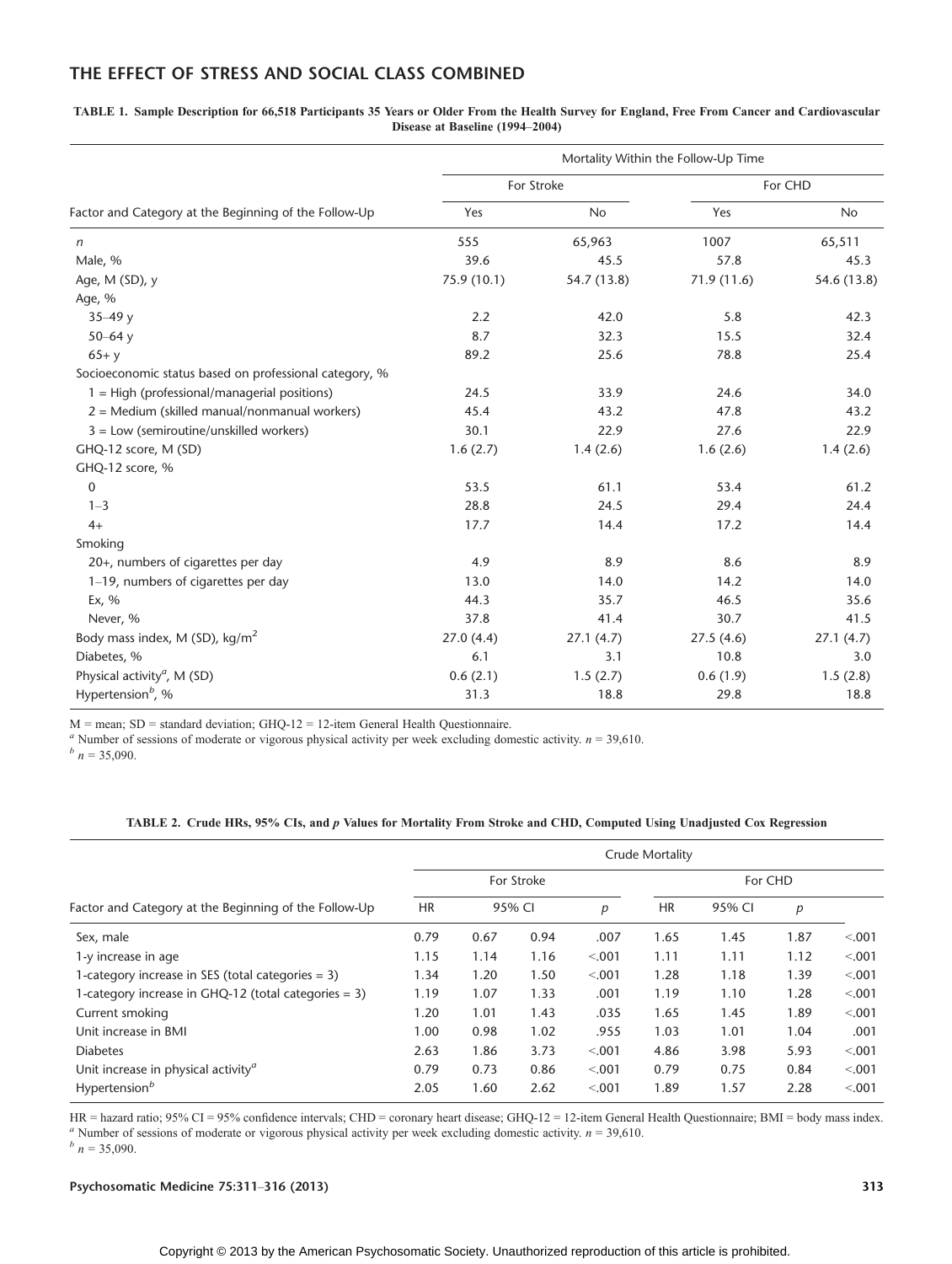|                                                       | Mutually Adjusted Mortality |            |      |           |      |         |      |         |  |
|-------------------------------------------------------|-----------------------------|------------|------|-----------|------|---------|------|---------|--|
|                                                       |                             | For Stroke |      |           |      | For CHD |      |         |  |
| Factor and Category at the Beginning of the Follow-Up | <b>HR</b><br>95% CI         |            | р    | <b>HR</b> |      | 95% CI  | p    |         |  |
| Sex, male                                             | 1.12                        | 0.91       | 1.37 | .295      | 2.13 | 1.84    | 2.47 | < 0.001 |  |
| 1-y increase in age                                   | 1.15                        | 1.14       | 1.16 | < 0.001   | 1.12 | 1.11    | 1.12 | < 0.001 |  |
| 1-category increase in SES (total categories = 3)     | 1.15                        | 1.00       | 1.31 | .043      | 1.18 | 1.07    | 1.30 | .001    |  |
| 1-category increase in GHQ-12 (total categories = 3)  | 1.24                        | 1.09       | 1.41 | .001      | 1.24 | 1.13    | 1.36 | < 0.001 |  |
| Current smoking                                       | 1.25                        | 1.02       | 1.53 | .029      | 1.49 | 1.27    | 1.74 | < 0.001 |  |
| Unit increase in BMI                                  | 1.01                        | 0.98       | 1.03 | .607      | 1.02 | 1.01    | 1.04 | .003    |  |
| <b>Diabetes</b>                                       | 1.40                        | 0.92       | 2.13 | .120      | 2.53 | 2.01    | 3.18 | < 0.001 |  |

TABLE 3. Multivariate Cox Regression Model Showing HRs, 95% CIs, and p Values for Mortality From Stroke and CHD

HR = hazard ratio; 95% CI = 95% confidence intervals; CHD = coronary heart disease; GHQ-12 = 12-item General Health Questionnaire; BMI = body mass index.

models, lower SES was associated with higher mortality rates from CHD and stroke. Similarly, after adjusting for SES and the other covariates, greater psychological distress was associated with higher mortality rates (Table 3).

Table 4 presents the results of the analysis stratified by SES. After adjusting for age, sex, smoking, BMI, and diabetes, there was a significant interaction showing that psychological distress demonstrated stronger associations with both mortality outcomes in lower-SES participants (LRT,  $p < .05$ ) and that there was a consistent risk gradient between low, medium, and high psychological distress within each category of SES. For example, the hazard ratio (HR) for death from CHD in lower-SES individuals was 1.39 (95% CI = 1.27–1.53,  $p < .001$ ) for each one-category increase in psychological distress after adjusting for age and sex, and the HR for the fully adjusted model was 1.33 (95% CI = 1.19–1.48,  $p < .001$ ); the HR for higher-SES individuals was 1.16 (95% CI = 1.04–1.29,  $p = .009$ ) after adjusting for age and sex, and the HR for the fully adjusted model was 1.10 (95% CI = 0.97–1.25,  $p = .129$ ).

Figure 1 shows HRs for mortality from stroke and CHD adjusted for age and sex as functions of psychological distress, separately for each stratum of SES. The reference category is people with low psychological distress and high SES. The relationship between psychological distress and each mortality outcome differs by SES: it is stronger in lower-SES participants.

Sensitivity analysis was conducted with inclusion of individuals with missing data for hypertension and physical activity levels and showed results similar to those in the main analyses: there were no differences in the key interactions between SES and psychological distress (data not shown). When the analyses were repeated after stratification by sex, older and younger age, and survey year, the results were similar to those in the main analyses (results not shown).

### **DISCUSSION**

We recently hypothesized that when high levels of psychological distress and low levels of SES are present, the resulting effect on adverse health outcomes is not the mere sum of the two (additive effect) but that some extra risk may appear (multiplicative effect) (7). Our previous analysis demonstrated this pattern for all-cause mortality and the results of this study confirm that the association between psychological distress and mortality from CHD and stroke differs according to SES. Low

| TABLE 4. Adjusted HRs and 95% CIs for Mortality From Stroke or CHD, as Function of Psychological Distress, Stratified by Socioeconomic Status |  |  |  |  |  |
|-----------------------------------------------------------------------------------------------------------------------------------------------|--|--|--|--|--|
|-----------------------------------------------------------------------------------------------------------------------------------------------|--|--|--|--|--|

|                                      | Stratum of SES | 1-Category Increase in GHQ-12 (Total Categories = 3) |        |      |        |                  |      |        |         |  |
|--------------------------------------|----------------|------------------------------------------------------|--------|------|--------|------------------|------|--------|---------|--|
|                                      |                | HR for Stroke-Death                                  |        |      |        | HR for CHD-Death |      |        |         |  |
| Adjustment                           |                | <b>HR</b>                                            | 95% CI |      | р      | <b>HR</b>        |      | 95% CI | р       |  |
| None                                 | High           | 0.96                                                 | 0.83   | 1.11 | .612   | 0.97             | 0.88 | 1.09   | .641    |  |
|                                      | Medium         | 1.20                                                 | 1.07   | 1.35 | .003   | 1.22             | 1.12 | 1.33   | < .001  |  |
|                                      | Low            | 1.34                                                 | 1.19   | 1.51 | < 0.01 | 1.29             | 1.18 | 1.41   | < 0.001 |  |
| Age and sex                          | High           | 1.16                                                 | 1.00   | 1.35 | .045   | 1.16             | 1.04 | 1.29   | .009    |  |
|                                      | Medium         | 1.21                                                 | 1.07   | 1.36 | .003   | 1.31             | 1.20 | 1.43   | < .001  |  |
|                                      | Low            | 1.30                                                 | 1.15   | 1.47 | < 0.01 | 1.39             | 1.27 | 1.53   | < .001  |  |
| Age, sex, smoking, BMI, and diabetes | High           | 1.15                                                 | 0.97   | 1.37 | .107   | 1.10             | 0.97 | 1.25   | .129    |  |
|                                      | Medium         | 1.24                                                 | 1.08   | 1.43 | .002   | 1.26             | 1.14 | 1.39   | < 0.001 |  |
|                                      | Low            | 1.31                                                 | 1.13   | 1.51 | < 0.01 | 1.33             | 1.19 | 1.48   | < .001  |  |

HR = hazard ratio; 95% CI = 95% confidence intervals; CHD = coronary heart disease; SES = socioeconomic status; GHQ-12 = 12-item General Health Questionnaire; BMI = body mass index.

### 314 **Psychosomatic Medicine 75:311-316 (2013)** Psychosomatic Medicine 75:311-316 (2013)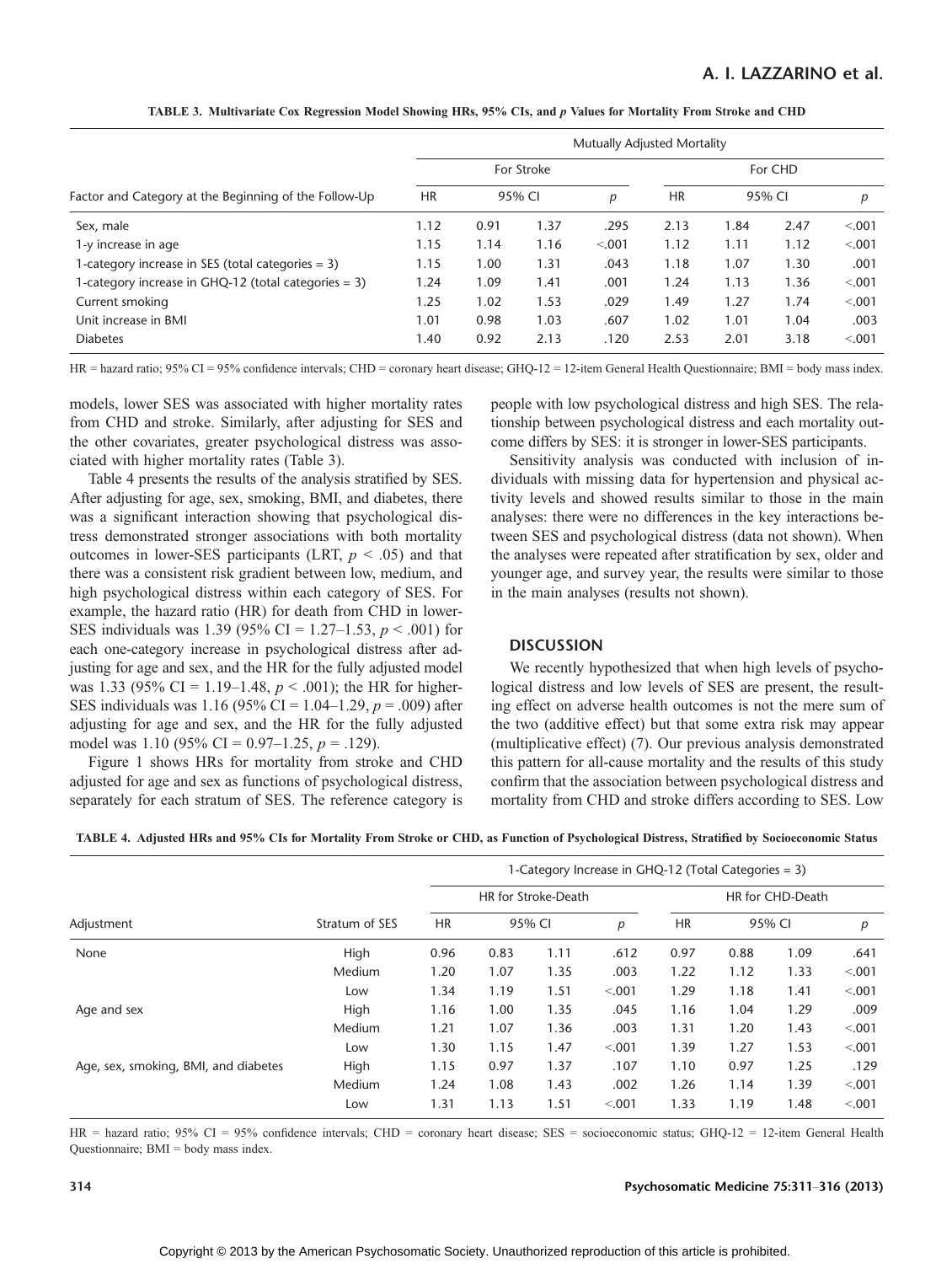# THE EFFECT OF STRESS AND SOCIAL CLASS COMBINED



Figure 1. Hazard ratios for mortality from stroke or coronary heart disease (CHD) adjusted for age and sex, stratified by socioeconomic status and psychological distress.

SES operates as an amplifier of the noxious effect of psychological distress on mortality from CHD and stroke.

The effect of psychological distress on CHD or stroke outcomes after stratification by SES has never been studied directly, so this is the first study that has specifically set out to test this hypothesis. However, there have been some studies where a similar kind of interaction has been found. For example, a Swedish cohort study of nearly 3.5 million men and women showed that low job control was associated with stroke risk in women working in lower-status manual jobs but not in higherstatus jobs (13). Another study of stroke in Japan found that job strain was correlated with higher chances of stroke in men from lower but not higher professional classes (12). Because lower SES categories are more likely to be exposed to greater adversity and stress, the question of whether work stress might account for the SES gradient in the risk of CHD or stroke has also been investigated  $(25-27)$ . However, an analysis of Finnish public sector workers found that job demands either alone or in combination with job control accentuated rather than reduced socioeconomic differences in cerebrovascular disease (28). In the Whitehall study, effort-reward unbalance was found to be particularly deleterious with respect to CHD risk among those people with the lowest employment grades (29). A German cross-sectional study showed that stress at work was related to angina pectoris in the total study group, but the strongest associations were consistently observed in men and women with low educational level or low occupational position (30). In a Swedish study, researchers concluded that the heightened CHD risk of lower occupational class working women was accounted for, in part, by multiple sources of work and nonwork stress and their behavioral and biological correlates (31).

The pathways through which lower-SES individuals are more susceptible to stress than those from higher SES strata are not well understood. It has been argued that higher-SES individuals

deploy more effective coping strategies and take advantage of larger support networks and greater material resources to deal with the potentially stressful circumstances (8). Biobehavioral differences may also be present, with more rapid recovery in cardiovascular responses after acute stress in higher SES categories (32,33); these may contribute to reduced progression in CVD pathology (34).

Psychological distress was only measured at the beginning of the study, and hence, we could not consider the effects of changes in distress over time. This may have caused exposure misclassification and thus may have diluted the results. The GHQ-12 has been validated as a measure of depression as assessed by Composite International Diagnostic Interview but is not designed to assess specific aspects of mental health such as anxiety (35). However, because the GHQ-12 assesses symptoms of anxiety, depression, and dysfunction in a combined measure of distress, it is particularly relevant in communitybased samples because mental health problems in the community are often characterized by varying patterns of symptoms (36). The HSE does not unfortunately include measures of specific sources of life stress such as work stress, domestic strain, caregiver burden, or social isolation consistently over the different years. We do not therefore know whether the elevations in psychological distress were responses to adverse life conditions or enduring traits. We could have used other proxies of SES apart from occupational status, such as education or income. We preferred to use occupational class because it reflects socioeconomic circumstances and resources in midlife (37). We could not use household income because the HSE has a high missing values rate (approximately 50%) for this measure.

In conclusion, this study has demonstrated that the association between psychological distress and increased mortality from CHD and stroke is amplified in lower- compared with higher-SES individuals. Bolstering the psychological, social, and material capacity of lower-SES groups to manage life stress may be especially beneficial.

A.I.L. and M.H. had full access to the data and take responsibility for the integrity of the data and accuracy of the data analyses. A.I.L. and M.H. conducted the analyses. E.S. acquired the data set. All authors contributed to the concept and design of the study, drafting, and critical revision of the manuscript.

Source of Funding: This study was supported by grant RG/10/005/ 28296 from the British Heart Foundation.

Conflicts of Interest: The funder played no role in the design and conduct of the study; collection, management, analysis, and interpretation of the data; and preparation, review, or approval of the manuscript. The views expressed in this article are those of the authors and not necessarily of the funding bodies. The authors report no conflict of interest.

### **REFERENCES**

- 1. Brotman DJ, Golden SH, Wittstein IS. The cardiovascular toll of stress. Lancet 2007;370:1089-100.
- 2. Steptoe A, Kivimaki M. Stress and cardiovascular disease. Nat Rev Cardiol 2012;9:360-70.